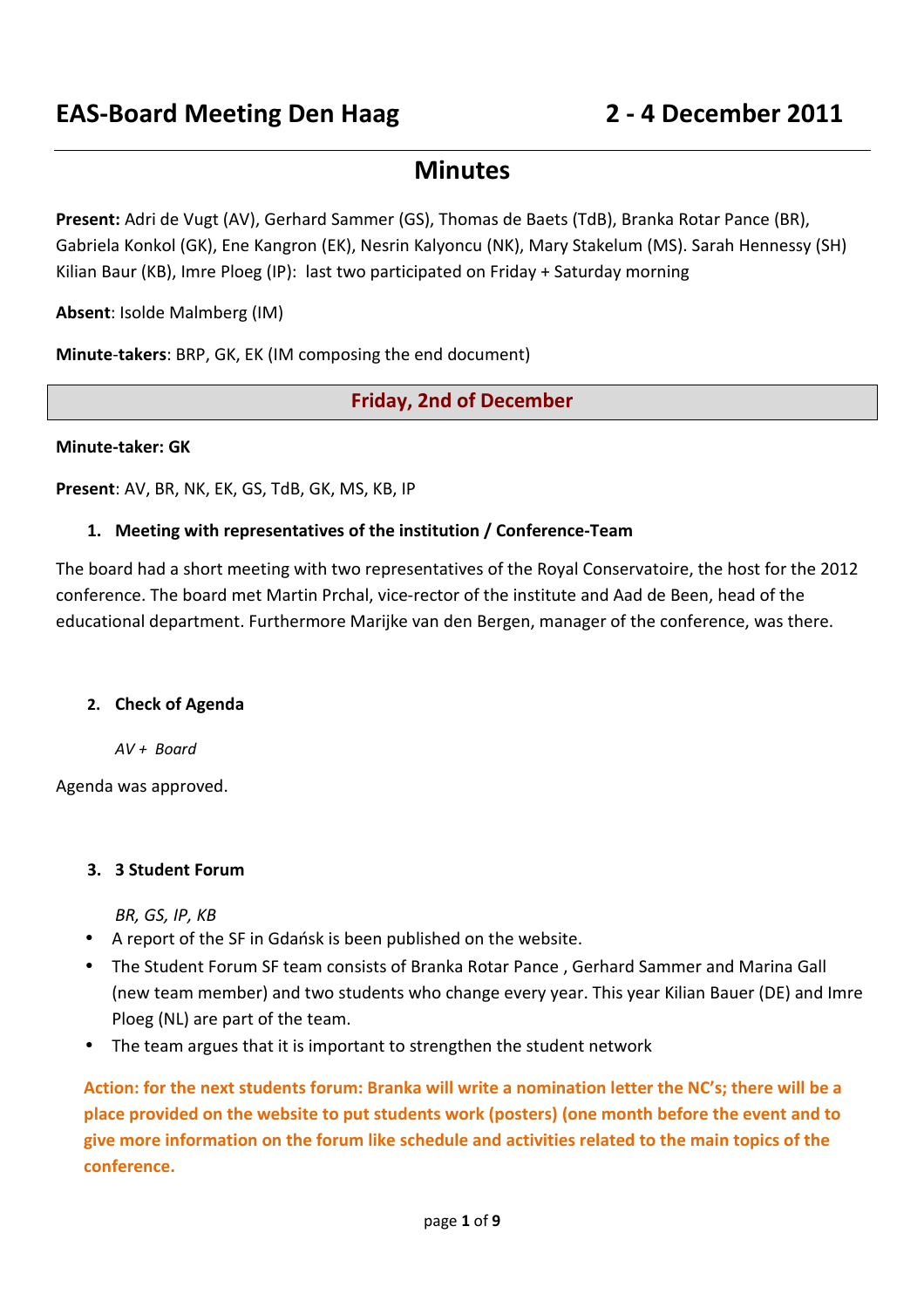**The team will think about how to connect students of the previous Students Fora. It's obvious that past students are now teachers. Ideas to build an maintain the network are: the use of social media, developing a questionnaire to find out what the past-students want, organizing a special meeting during the conference, etc. Branka and Gerhard will take initiatives in this.** 

# **4. Doctoral Student Forum**

*MS* 

- Mary reported positive feedback from students. They liked to be together in an international group; they liked to present a poster for the forum as a starting point.
- She suggests to have a meeting with students forum e.g. before the opening ceremony. A poster session of the Doctoral Students worked well in the last conference and should be continued.
- The team of the DSF consists of Mary Stakelum and Thade Buchborn.
- The forum will be limited to maximum 12 students.
- $\bullet$  10th (it says 3<sup>rd</sup> on the website) February will be the deadline; Students can submit as usual.
- We will not organize hotels, students book themselves, the are rooms from 85 EUR-125 EUR/ night.

## **5. Website Check**

*all* 

Session on checking the website, as a preparation for the long Website Session Saturday morning, main questions:

- What is still missing? How can we get / work on this information?
- What can be optimized?
- Where is the structure still unclear / misleading?
- How was my working on the resp. Website-area so far?
- Which part of the website will be my responsibility in the future which kind of clarification/ support to I need to work on this?
- What is important for the future so that I/we all can work effectively for the Website?

# **Saturday, 3rd of December**

## **Minute taker: GK**

**6. National Coordinators** 

*EK, AV* 

• There are two new National Coordinators: Marie-Francoise Quinet (France) and Regina Murphy (Ireland). The Board is very pleased with this extension.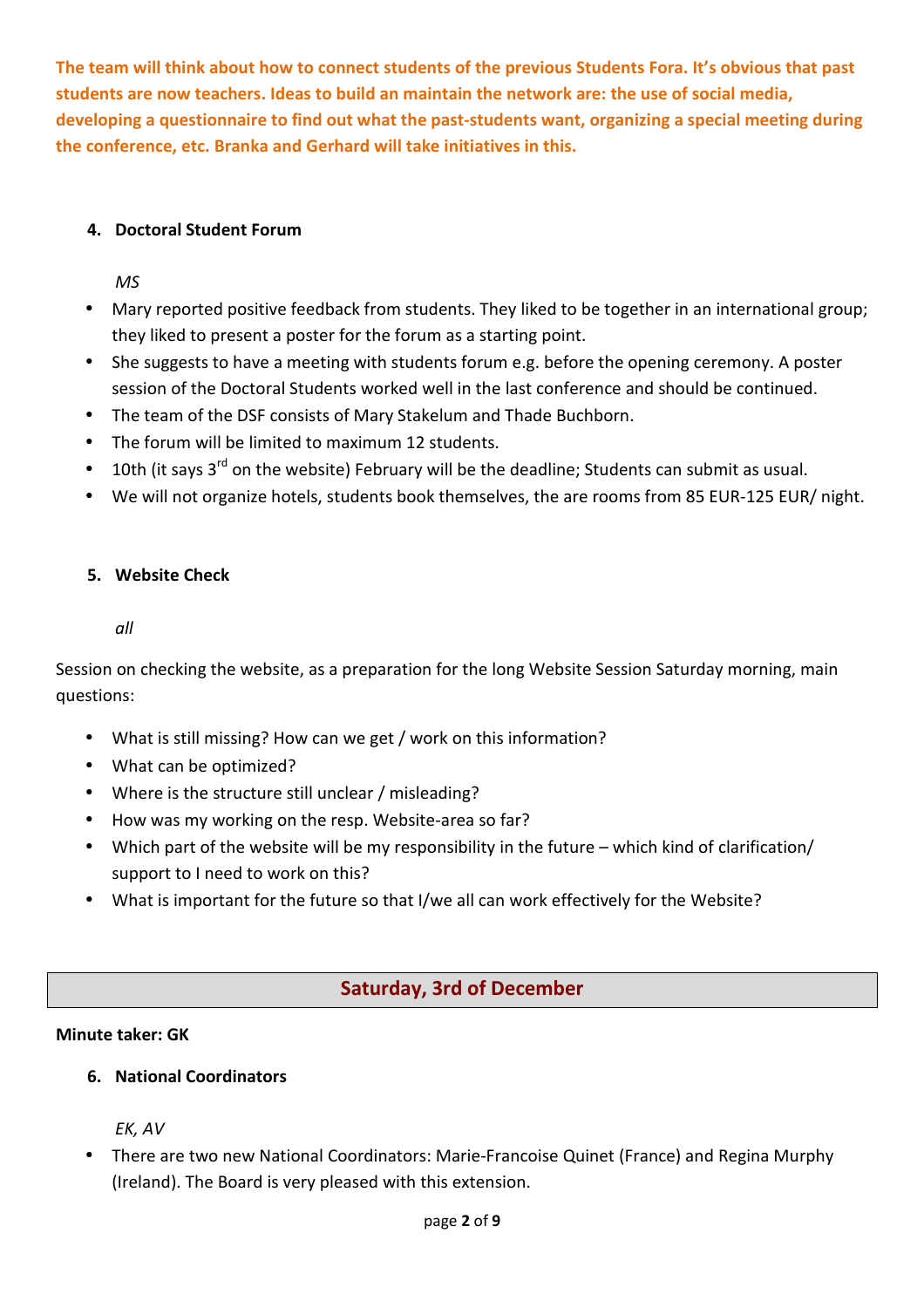- There is no response from the national coordinators of Kosovo and Portugal. We will keep on.
- Many NC's did respond positively on the invitation for an NC meeting prior to the conference. EK and AV will prepare this meeting. Important however is that NC's take an active role in this meeting. We should ask them what they want. There are some issues to discuss with NC's, e.g.
	- the role of NC's relating to the students forum
	- possibilities for intensivating the NC work like e.g. through subgroup meetings. Lately this has been done in Croatia.
	- organising a meeting for teachers (Comenius project?) or a pilot platform
	- How to build a national network
- All contracts of the NC's are renewed and harmonised. This means that all contracts run until February 2013. The agreement (description of the roles and tasks of NC's) has been sent along with the contract. There are issues like NC's are expected to come to the conferences, they have to take care for the network, etc.
- We agreed that board members should in principle to be recruited from the NCs. Finding another NC will broaden the network.(I thought we had agreed that once a board member NCs should pass on their NC role to someone else)
- We agreed that NC's should be chosen by the EAS board.

#### **7. Website**

#### *GS, KB, NK*

The following ideas/statements/questions were brought in*:* 

- all board members have the responsibility for the website;
- it is important to decide what should be on the EAS website or on the institution website;
- in the membership section- for members- the login should be on the right hand side to make it more user-friendly;
- Music education in Europe (instead of European countries)
- NC's should bring updated information about the countries;
- images/photos should be added to the "history of EAS"
- MAP and navigation on the left hand side;
- A bigger map of Europe, quality of images, past conference- a sentence on the main page;
- the upload of new info is limitedb to a few people who know how it works;
- there are "Publications"- "reports" and "Related reports" e.g. Bonn declaration which is not EAS
- publications;
- More use of social media;
- the minutes must be shared with the members:
- "links"- to the music education journals, and categories like organizations, associations, journals
- students should be added to the list of board members;
- is Music Olympiad an EAS activity? Better: "Cooperative EAS-activities",
- welcome words from NC's;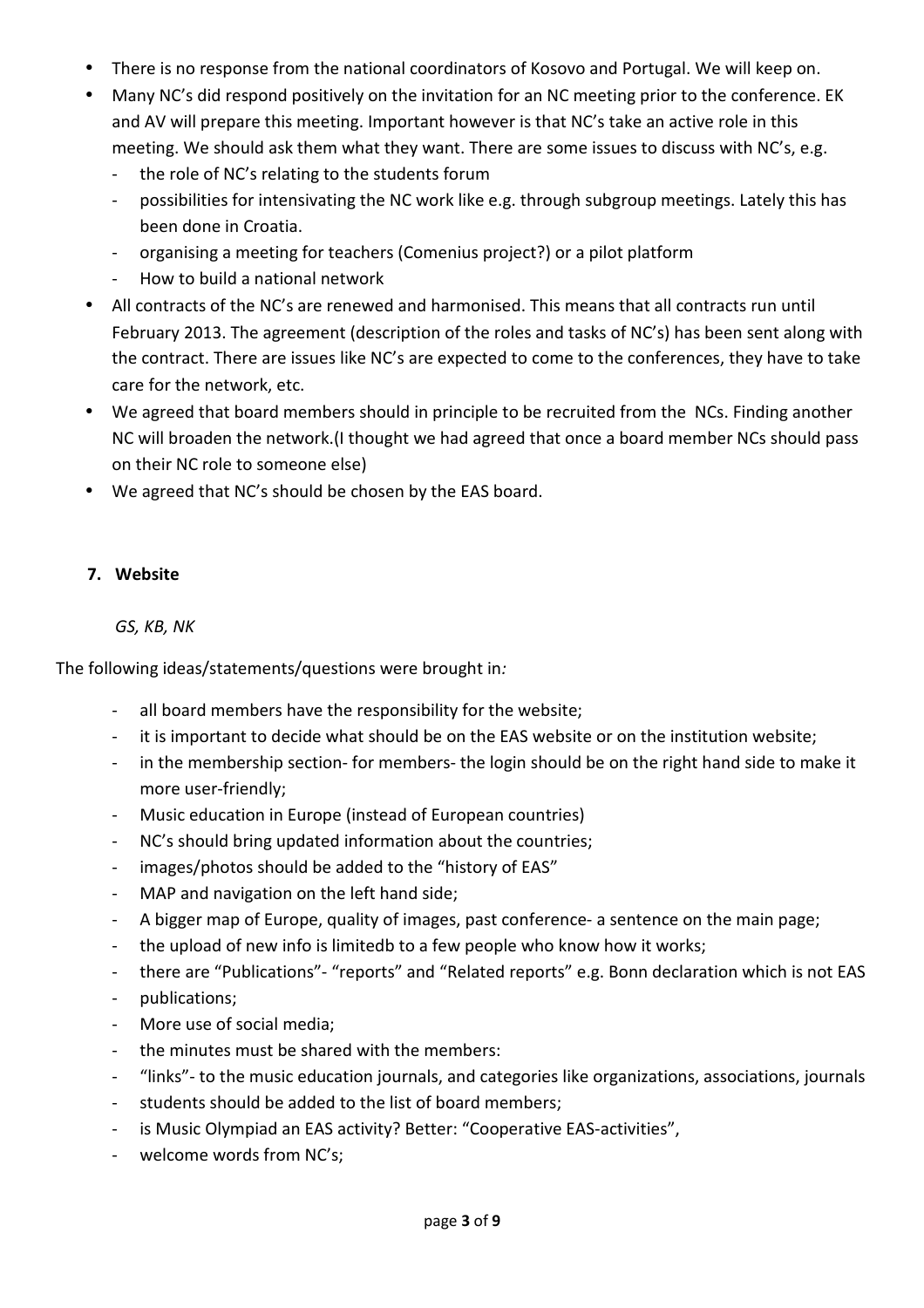- there are some countries that haven't been in meNet, so we don't have the information about the music education in their country;
- is there is a way (special tool) to find what people navigate from the website?;
- we should think of video format, broadcast.

# **Decision/Responsibilities:**

- **Ene- NC's, country page;**
- **Sarah- calendar;**
- **Nesrin, Thomas, Gabriela- conference page structure team;**
- **Branka- SF;**
- **Imre- SF up-to-date, social media;**
- **Mary- doctoral students forum;**
- **Thomas- membership procedure, conference page, video;**
- **Isolde project space**
- **Gerhard, Adri- pdf's of already published books.**

# **Minute taker from here: BRP**

# **8. Membership**

# *TdB, AV*

- Information on the **EU-bid** / **missinginstitutionalmembers** / **NationalAssociations** AV/
- Future **policy** reg. Institutional membership group work
- Presentations and discussion of group's ideas
- decisions on strategies and future tasks

AV reported about EU bid. EAS has submitted an application for EU funding. It has been rejected because the European Commission doesn't accept National Coordinators as legally established members. In case their institutes had been members, the chances should have been much better. We will take this into account at our next submission. We must move on with getting the institution as a members and national association as a member (for funding we should work on how to reach institutes and not just individual members).

What do we offer to members is a.o. to be affiliated, getting support in project running, using the network, having access to certain pages … We need to consider more benefits for institutional and individual members.

National associations are more important because we can reach bigger amount of people. A policy in this can be offering them free membership for one year – open invitation for the seminar inside the conference (one association per country), etc.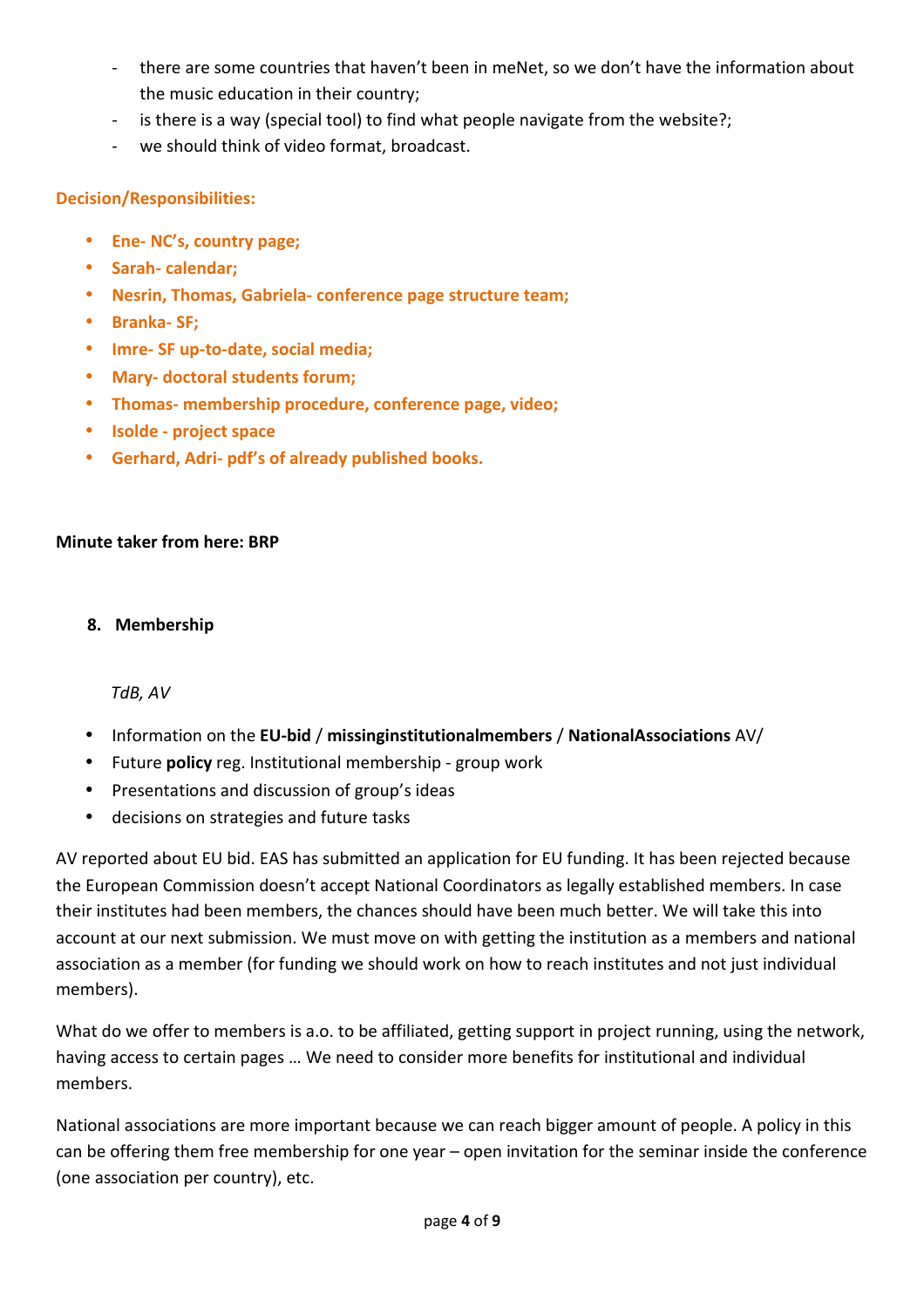**Action:** 

**1. MS will e-mail Regina Murphy to ask her for the participation at the seminar inside the EAS conference forum** 

- **2. AV will write and invite Christian Rolle**
- **3. NK will ask the president of their associations.**

**Decision: There will be a closed session of representatives of national associations which responded at the EAS conference in The Hague. There will be national representatives, NC's from those countries and a board member.** 

TdB presented a list of the members (year 2011). Free membership is working just for one year (case of the SF). He will send e-mail in January to renewing the membership.

NC could be informed about members.

## **Decisions:**

- **Membership for all students (»normal students« and doctoral students) free membership for two years.**
- **SF participants don't pay the conference fee.**
- **Doctoral students pay 75 EUR for all: participation at the doctoral student forum, participation at the conference and free membership for one year.**
- **Students who visit our web pages and are interested to become members (we offered free membership for one year) they can become members, must send the copy of student card for confirmation of the status.**
- **Institutional members (100 euro) can bring up to 5 people. One voting person. Sarah will write a text about institutional membership for the homepage.**

**Action: GS and his team will implement this information to the Website.** 

We may relate institutional membership to the students forum. Students from the institutional members can be given way.

# **9. EU - Networks and cooperation policy**

## **ISME/EMC**

*SH, AV* 

EAS is affiliated to EMC/IMC. These umbrella organisations are important on the political level.. This means that we are asked to contribute e.g. by writing annual reports and giving input to their policy. Important is as well to attend their conferences which are always in the third week of April. We might note this when scheduling our conferences. We are in a different relationship with ISME. This is more based on an equal level. We cooperate with them.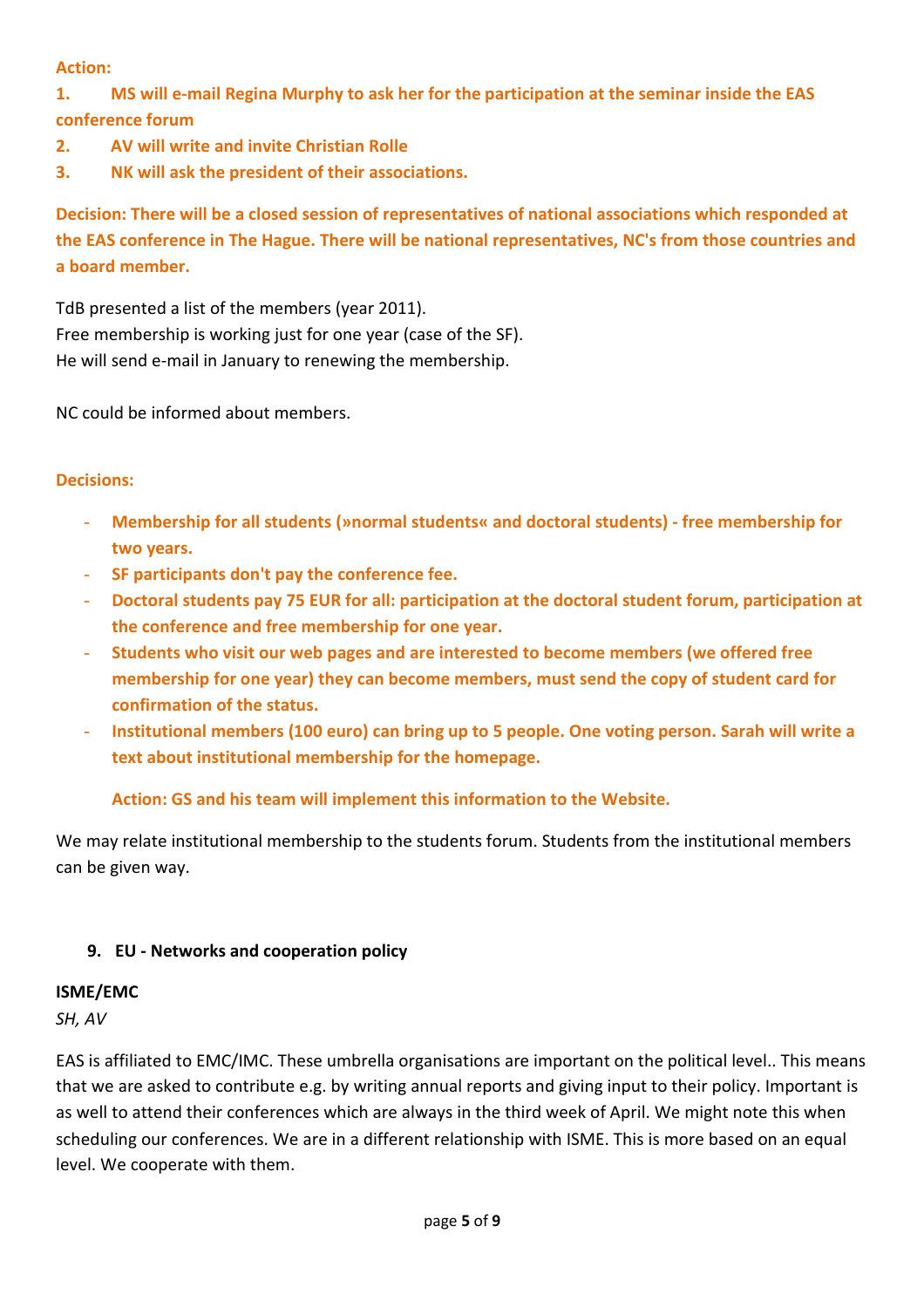Eight board members will attend the ISME conference (Greece, July 2012), SH is nominated for the next ISME board. The ISME- regional conferences should be prepared in cooperation. The next one is in Leuven.

## **ISME actions:**

- **SH will write to FN to have a discussion how we can make a contribution**
- **SH will also ask who is the contact person for the Congress in Leuven which it will be an ISME regional conference.**
- **MS will contact Graham Welch (ISME board member)**

## **Cooperation in projects**

After a discussion about inviting people from other networks or organisations (or a EU expert) we decided to invite AEC for one hour and one member of other net/association.

The Composer's factory is currently a partner in silence. **AV will write a letter about what is their time plan is.** 

## **10. Wider future strategies**

An important task is to work on the EU-bid 2013. We should be more precise and clear – what amount of money do you ask for our activities. Activity which should be covered from Brussels:

- Pay the administrator (flexible),
- NCs meetings, board meeting, sub-board meetings

Publications (ICT in January 2012, next book at the same publisher; books based on the conferences best papers)

# **Sunday, 4th of December**

## **Minute-taker: EK**

## **11. Regulations**

We discussed some (slight) changes in the regulations.

The election of the president is not executed as it is stated in the regulations. The practice until now has been that the president is named by the board. The members agree or not. We agree that this policy works, but we should be more precise. It is a question of philosophy. If we see the board as a team – then it would be better to elect the board. Members are electing a board. The board appoints a chair (president) and a vice-chair.

The process in general assembly will change slightly: the new board is elected during the assembly. The new board withdraws and decides about president and vice president. During the closing ceremony this will be announced.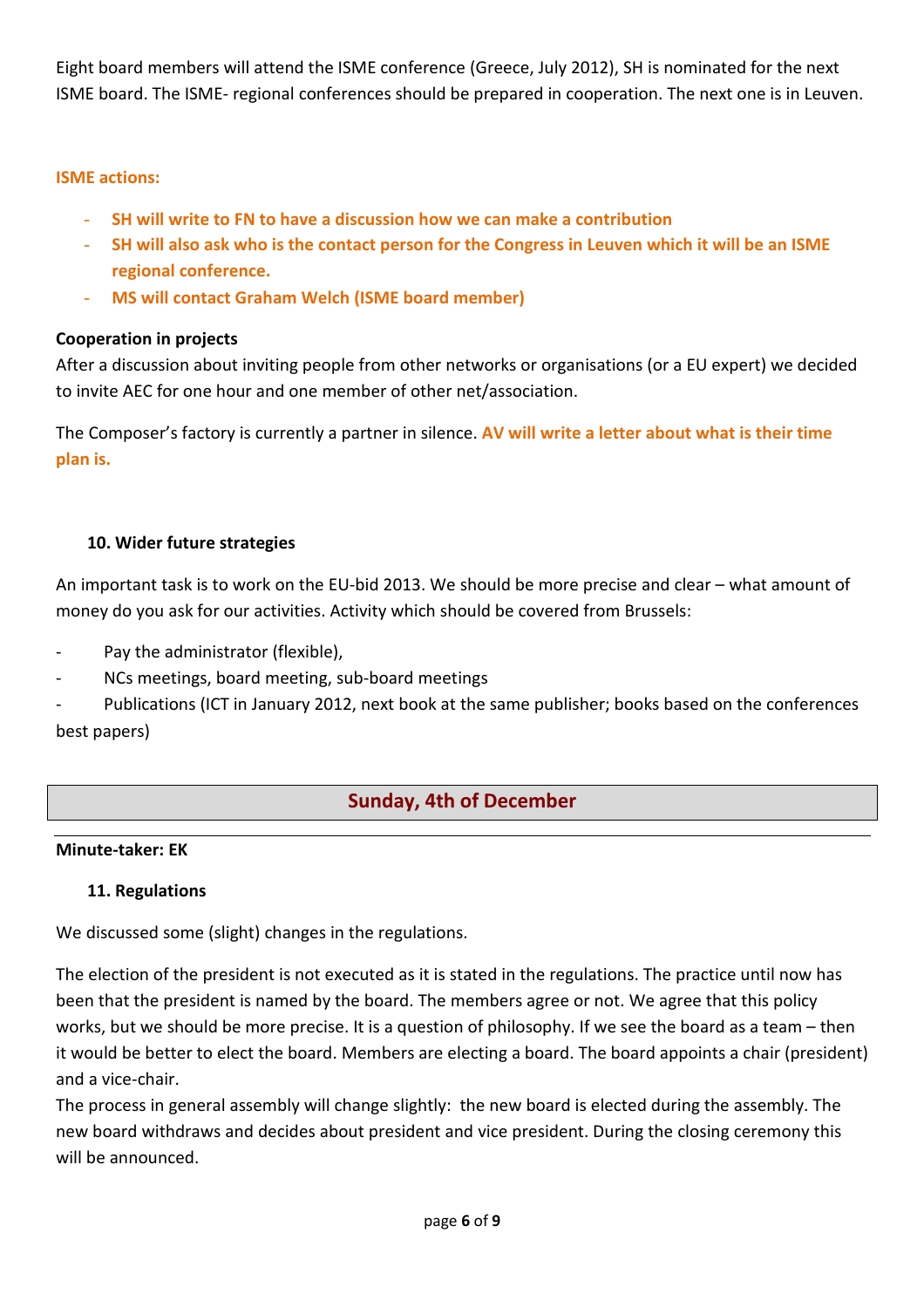Concerning nominations we realize that other organisations are making much more nominations then there are seats. If we want this, it is necessary to invite and encourage NC-s to be nominated. We agree that one year of membership is necessary to be a nominee.

**Decision: maximum period for being the board member will be 6 years and every 2 years one must be reelected. It will be necessary to explain why one wants to stay in the board – motivation letter.** 

10 members is a perfect number for the board. Now it is 9 members, 2 students and 1 or 2 co-opted members

About covering the costs: (connected to the number of the board). Next topic to discuss is – EAS will cover only the board meetings and not conferences.

**Action: AV and IM will prepare the re-written regulations for the next board meeting. Elections will be in Leuven.** 

# **12. EAS-Newsletters/info-policy/marketing/Social Media**

#### *AV, NK, IM*

The Newsletter has been appreciated. For the next issue it should be discussed what sort of texts, responsibilities, length we want.

There is a need for the use of Social Media. Other networks and associations do use this as well. It will broaden the network and activates members in discussing and sharing ideas.

**Decision: Facebook page must be open.** 

**Action: NK will make guidelines for the page: definition of the group, what are the topics of discussion in this page. It should be written that this is official group of EAS** 

**Contact: link with the EAS website, sharing functions.** 

#### **13. Reports**

#### *Olympiad*

EK reports about the Olympiad. A road map of all activities is made. Slovenia, Lithuania, Latvia and probably Poland are organising national Olympiad. EAS supports the initiative. Some board members have attending the preparation meeting in Tallinn and will attend the Olympiad as well. Accommodation cost will be covered the organisers, travelling cost should be covered by EAS board members themselves.

**Action: EK will prepare abstract for presentation Olympiad for the conference in the Hague (presentation and promotion of Olympiad)** 

#### *Handbook*

GK is working on a Handbook for Conferences.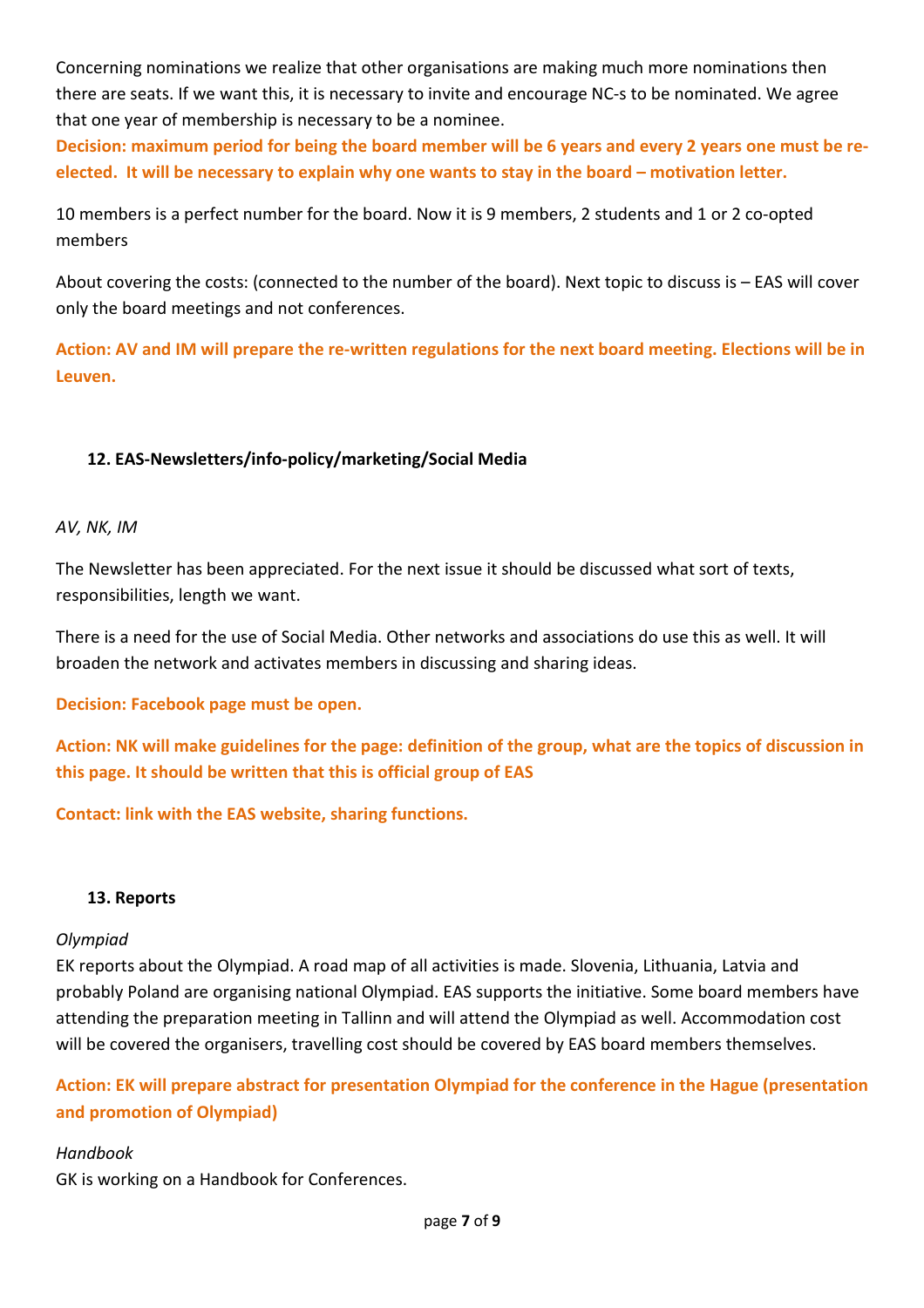# Content:

Checklist – questions list – what costs have been covered etc… Format for the conference timetable. Review guidance format and examples.

# *ICT book*

Marina Gall, Gerhard Sammer and Adri de Vugt are the editors of a book on ICT. It is expected that the book is available in January. Title: European Perspectives on Music Education. Publisher Helbling. This first book might be the first one in a series of EAS books. We might publish a book after each conference, preferably not a proceeding book but a publication which highlights contributions of a conference.

# *Financial interim report*

TdB informs about the current financial situation. Although our membership is increasing, our budget is limited. Last year most of the budget was spent on the renewal of the website. The total overview will be available at the general meeting in april 2012. Important is to calculate expected costs in order to have a budget plan.

## **Action:**

- **TdB will prepare the budget plan for the next year based on the past projection.**
- **He will also send the invitation for renewing the membership at the beginning of the year 2012.**

## **Decision:**

**Honorary members FN and JS have free access to the conference. We don't have a procedure for such members for inviting them on the conference. This time AV is writing to them.** 

## **14. Conference 2012**

The Royal Conservatoire organises in consulation with five national organisations the conference. By this a larger community will be reached and the conference represents the Netherlands in stead of one institute. AV shows the conference schedule.

The students' presentation will be after the keynote – 30 min presentation (on Friday). Keynotes will last 40 min and then discussion. Change: Doctoral SF will start on Wednesday!

General assembly will take 1 hour

The Students forum will have a plenary presentation, The presentation of the doctoral students forum is not plenary. EAS will have a one hour session on projects. There will be scheduled a board meeting during the conference (30-45 minutes)

page **8** of **9**